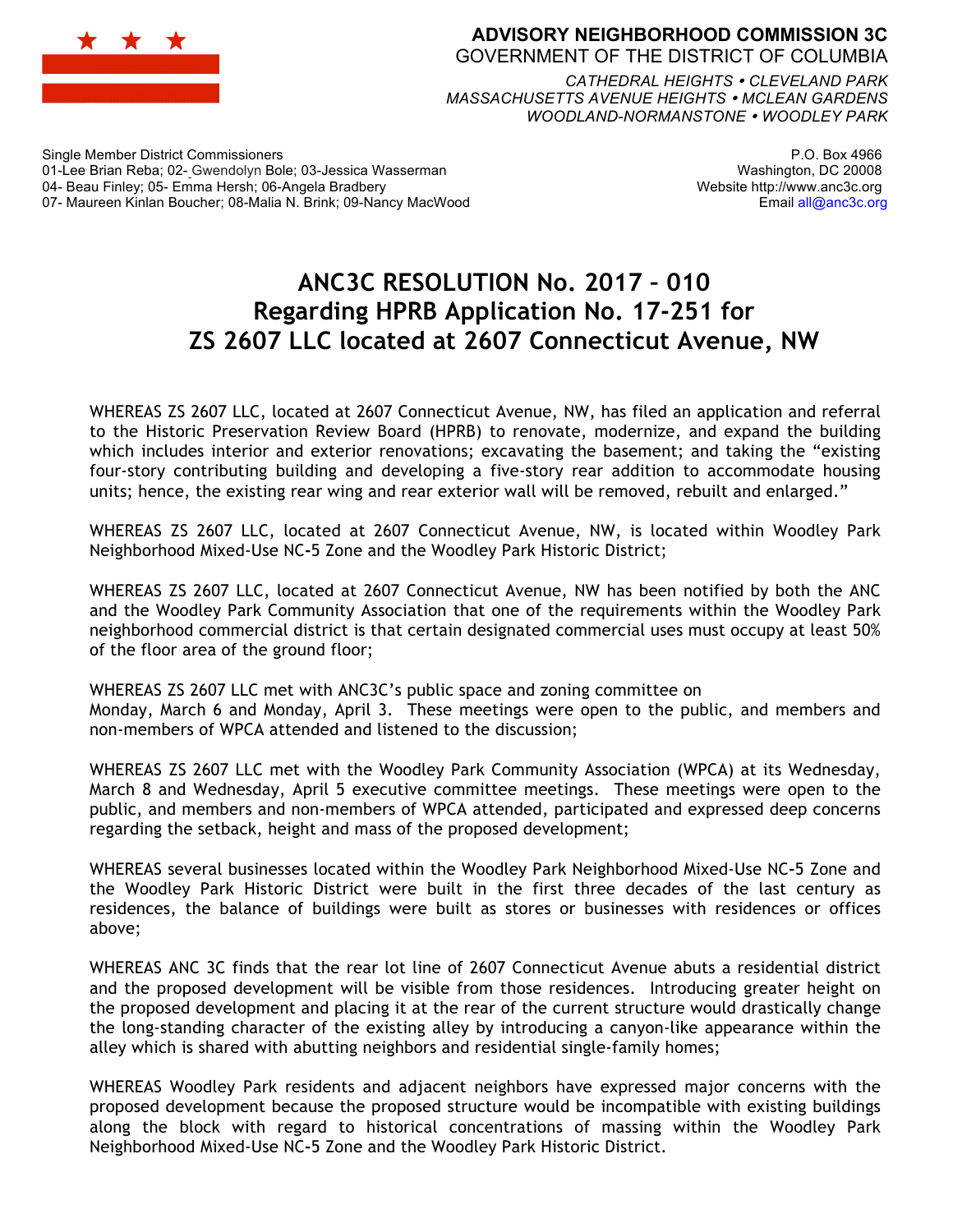WHERAS Woodley Park residents and adjacent neighbors have also expressed the following:

- 1) Most Connecticut Avenue properties within the Woodley Park Neighborhood Mixed-Use NC**-**5 Zone and the Woodley Park Historic District has massing above the first floor level in the alley that extends as far back toward the alley as planned for the proposed development.
- 2) The setback from the alley for the upper floors of existing buildings facing Connecticut Avenue is more than 40 feet, whereas the proposed plans for 2607 Connecticut Avenue call for only 24 feet. Historically, the pattern of deeper setbacks for higher floors has ensured visual openness along the alley as outlined within the Woodley Park Historic Guidelines. This is also emphasized within the Office of Planning's Historic District Guidelines, "Additions to Historic Buildings."
- 3) No other properties along this end of the alley and/or facing Connecticut Avenue reaches the height proposed in the current proposed development. The incompatibility of this project with other buildings on the block would be accentuated by placing the building's highest point in the rear of the building – towering over the adjacent single-family homes that abut the alley. In contrast, massing for every other building along the block is concentrated on and/or oriented toward the Connecticut Avenue building fronts.
- 4) Residents along the 2600 block of Woodley Place and immediately to the rear of this development find that the plans for renovating this property, remain unacceptable because of the damaging effect it would have on their immediate environment and because the development would conflict significantly with important, historical aspects of the neighborhood.
- 5) Alleyways, along with rear views of sets of row houses and attached business properties, are special features of the Woodley Park Historic District, so much so, that considerations of historic sight lines and consistency of massing across buildings as viewed from alleyways motivated revision of the Woodley Park Historic District guidelines in 2016, following encouragement from the Historic Preservation Review Board.
- 6) There has been and continues to be significant traffic and safety issues in the alleyway behind 2607 Connecticut Avenue due to carry-out vehicles, delivery trucks and trash pick-up; as well as significant rodent problem and the development of 23 to 26 units along Connecticut Avenue corridor will just exasperate the current situation. In addition, a bus-stop and a six days a week Commercial Zone in front of 2607 Connecticut Avenue, located at the corner of Calvert and Connecticut, would add to further congestion as well as increased vehicular and pedestrian public safety concern;

WHEREAS the 2016 Woodley Park Historic Guidelines outlines the following, "*we suggest small additions respect the existing rhythm, scale, and proportions relative to the building. They should not disturb uniform sightlines or consistent patterns of a particular alley or portion of an alley in cases where such sightlines or patterns exist. The exception to this is alleys or portions of alleys that do not have uniform sightlines or consistent patterns. We favor preserving some of the rear open space where it exists.";* 

WHEREAS the 2016 Woodley Park Historic Guidelines also outlines the following, *"changes that are visible from the alley should strive to preserve the historic character of the neighborhood. Indeed, some alleys or portions of alleys appear much as they did when the neighborhood was built. Greater*